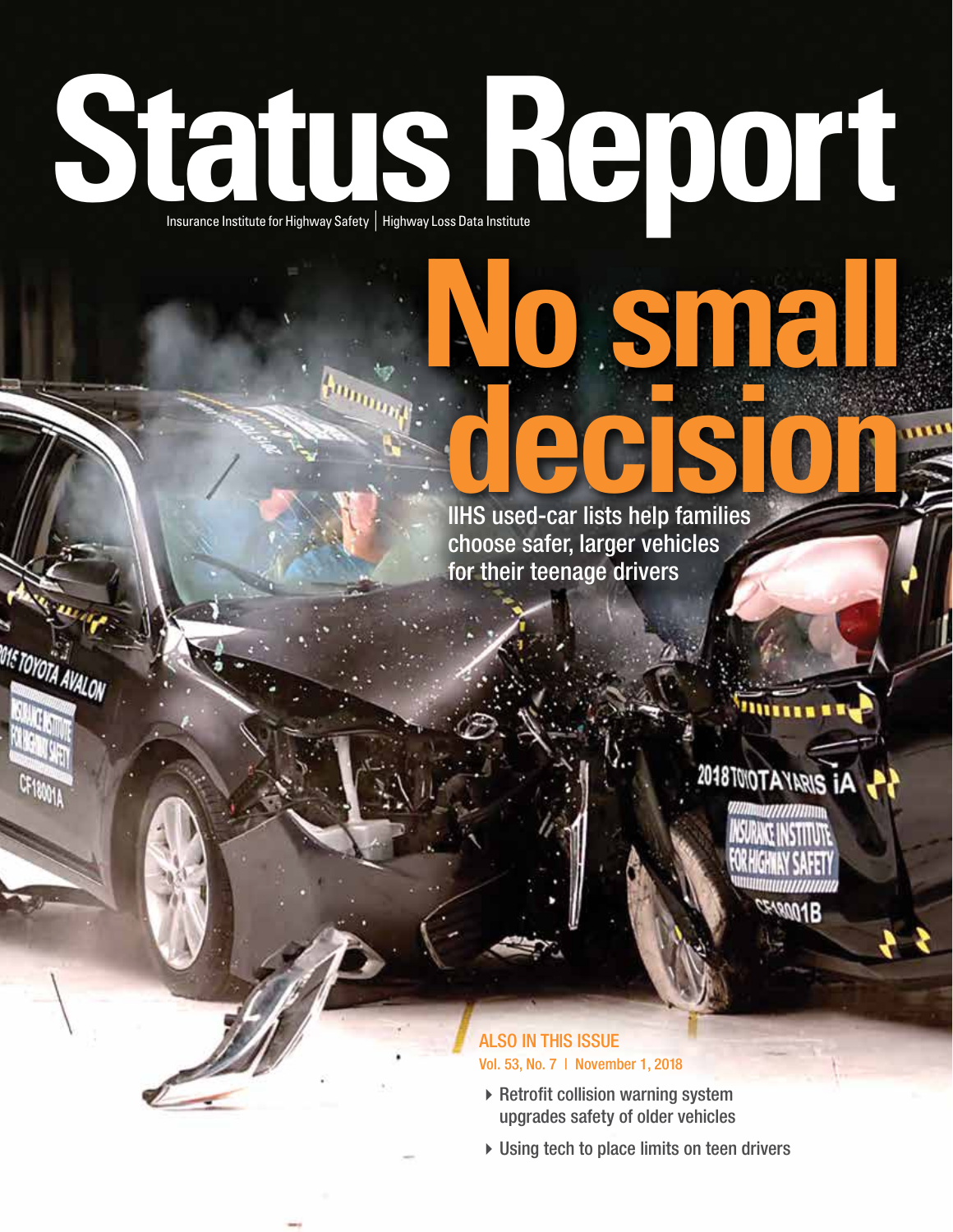

When it's time for a new driver's first<br>
set of wheels, many young people<br>
and their parents opt for something set of wheels, many young people cute and inexpensive — in other words, small. In terms of safety, that's a mistake.

IIHS recently conducted a pair of frontto-front crash tests demonstrating what happens to small cars and minicars — even new ones with stellar safety ratings — when they collide with larger used vehicles from the same manufacturer. The results show the importance of size and weight when it comes to occupant protection.

The tests reinforce a message IIHS has been sending since it began publishing an annual list of recommended used vehicles

The recommended used-vehicle lists can help parents factor in safety when shopping for a vehicle for their teen even if they can't afford a brand new vehicle.

for teens in 2014: An older, larger used vehicle is often a safer choice than a newer small vehicle that costs the same. This year's list of recommended vehicles for teens includes 53 Best Choices, which start under \$20,000, and 62 Good Choices, which start under \$10,000. All the models on both lists are midsize cars or larger.

"We know safety is just one of the factors people consider when choosing a vehicle, but we hope parents will give it extra consideration when purchasing a vehicle for a teenager," says Jessica Cicchino, IIHS vice president for research. "Teen drivers are at greater risk, due to immaturity and inexperience behind the wheel."

In its regular vehicle ratings program, IIHS evaluates passenger vehicles of all sizes, and even minicars are eligible for the *TOP SAFETY PICK* and *TOP SAFETY PICK*+ awards. That's a nod to the reality of the marketplace: Some consumers want small vehicles, and including them in the testing program encourages manufacturers to make those vehicles as safe as possible.

But the vehicles IIHS rates can't be compared across size and weight classes because the severity of the front and rear tests is determined in part by the vehicle's own weight. Consumers who opt for smaller vehicles are choosing a lower level of protection even if they purchase a *TOP SAFETY PICK* winner.

#### Kia Sorento vs. Kia Forte and Toyota Avalon vs. Toyota Yaris iA

In the first of the two demonstration tests, a used 2016 Kia Sorento, a midsize SUV, and a 2018 Kia Forte, a small car, collided with each other. In the second test, a used 2015 Toyota Avalon, a large car, was paired with a 2018 Toyota Yaris iA, a minicar. Both the Sorento and the Avalon are among the IIHS Best Choices for teens. The Forte and the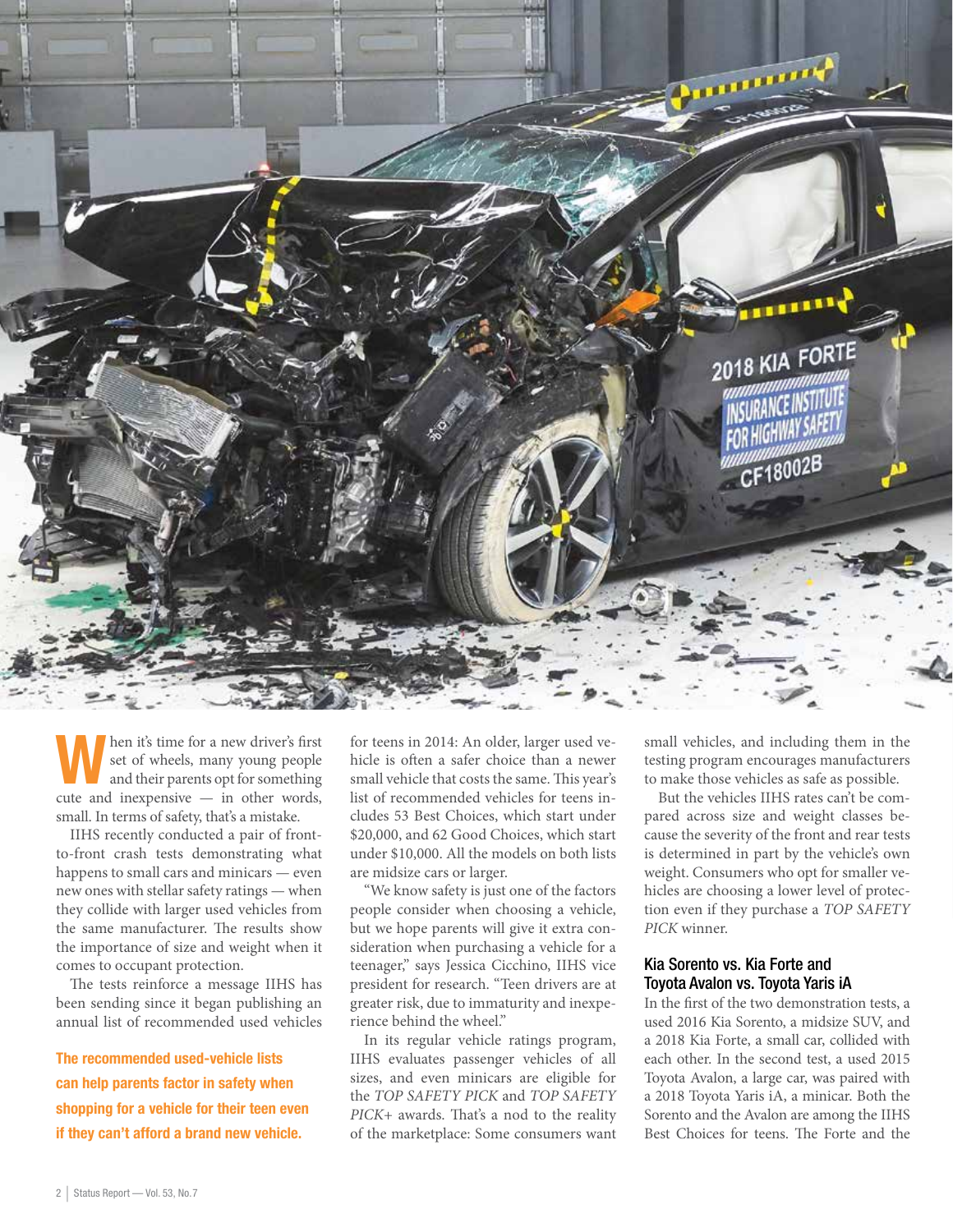# **Best Choices**

| <b>Midsize cars</b>                                              | <b>Price</b> |
|------------------------------------------------------------------|--------------|
| Volkswagen Passat 2013 and newer;<br>built after October 2012    | \$6,600      |
| <b>Volvo S60</b> 2011 and newer                                  | \$7,900      |
| Ford Fusion 2013 and newer;<br>built after December 2012         | \$8,100      |
| <b>Subaru Legacy</b> 2013 and newer;<br>built after October 2012 | \$8,300      |
| <b>Honda Accord coupe</b> 2013 and newer                         | \$8,900      |
| <b>Volkswagen Jetta</b> 2015 and newer                           | \$8,900      |
| Mazda 6 2014 and newer                                           | \$9,000      |
| Honda Accord sedan 2013 and newer                                | \$9,400      |
| Subaru Outback 2013 and newer;<br>built after August 2012        | \$10,300     |
| <b>Acura TL</b> 2012–14;<br>built after April 2012               | \$10,700     |
| Lincoln MKZ 2013 and newer                                       | \$11,900     |
| Toyota Prius v 2015 and newer                                    | \$14,700     |
| Volvo V60 2015 and newer                                         | \$14,800     |
| Audi A3 2015 and newer                                           | \$15,000     |
| Acura TLX 2015; 2017 and newer                                   | \$16,500     |
| BMW 2 series coupe 2015 and newer                                | \$18,600     |
| Infiniti Q50 2014 and newer                                      | \$18,600     |
| Large cars                                                       |              |
| Volvo S80 2007 and newer                                         | \$3,900      |
| <b>Ford Taurus</b> 2013 and newer                                | \$10,000     |
| <b>Chevrolet Impala</b> 2015 and newer                           | \$13,200     |

### Chevrolet Impala 2015 and newer \$13,200 **Infiniti M37/Q70** 2013 and newer \$14,400 Toyota Avalon 2015 and newer \$17,500 **Acura RLX** 2014 and newer **\$18,600** Buick LaCrosse 2017 and newer \$19,800

Yaris iA have good ratings in the five IIHS tests relevant to driver protection, and the Forte is a 2018 *TOP SAFETY PICK*+ winner.

In each test, the vehicles traveled toward each other at 40 mph, with 50 percent of the smaller vehicle's width overlapping the larger vehicle.

Forces on the driver dummies in the smaller vehicles were much greater than those in the larger vehicles. Measurements indicated a high likelihood of head injuries

### Recommended used vehicles for teens starting under \$20,000

| <b>Small SUVs</b>                                               | Price    |
|-----------------------------------------------------------------|----------|
| Mazda CX-5 2014 and newer;<br>built after October 2013          | \$10,700 |
| <b>Fiat 500X</b> 2016 and newer;<br>built after July 2015       | \$11,300 |
| Nissan Rogue 2014 and newer                                     | \$11,500 |
| <b>Subaru Forester</b> 2014 and newer                           | \$12,000 |
| <b>Buick Encore</b> 2015 and newer                              | \$12,300 |
| <b>Honda CR-V</b> 2015 and newer                                | \$13,500 |
| Ford Escape 2017 and newer                                      | \$14,600 |
| <b>Toyota RAV4</b> 2015 and newer;<br>built after November 2014 | \$14,800 |
| <b>Hyundai Tucson</b> 2016 and newer                            | \$15,100 |
| Mazda CX-3 2016 and newer                                       | \$15,100 |
| <b>Kia Sportage</b> 2017 and newer                              | \$15,900 |
|                                                                 |          |

### Midsize SUVs

| Volvo XC90 2005 and newer                                  | \$3,700  |
|------------------------------------------------------------|----------|
| Ford Flex 2011 and newer                                   | \$8,700  |
| Chevrolet Equinox 2014 and newer                           | \$11,700 |
| GMC Terrain 2014 and newer                                 | \$12,900 |
| Volvo XC60 2013 and newer                                  | \$12,900 |
| Kia Sorento 2016 and newer                                 | \$15,900 |
| Nissan Pathfinder 2015 and newer                           | \$16,300 |
| Nissan Murano 2015 and newer                               | \$17,200 |
| Ford Edge 2016 and newer                                   | \$17,600 |
| Toyota Highlander 2014 and newer                           | \$17,600 |
| Hyundai Santa Fe Sport 2017 and newer                      | \$17,700 |
| Acura MDX 2014 and newer                                   | \$19,600 |
| Hyundai Santa Fe 2017 and newer;<br>built after March 2016 | \$19,800 |

for the driver of both the Yaris iA and the Forte in a real-world crash of the same severity. Right leg injuries would be likely in the Forte and possible in the Yaris iA. Neck and chest injuries would also be possible for drivers of both vehicles, and left leg injuries would be possible in the Forte.

In contrast, the Avalon and Sorento had mostly good injury measures, aside from a possible right leg injury in both.

The structures of the Forte, which weighs

| <b>Minivans</b>              | <b>Price</b> |
|------------------------------|--------------|
| Honda Odyssey 2014 and newer | \$12,700     |
| Kia Sedona 2015 and newer    | \$12,800     |
| Toyota Sienna 2015 and newer | \$17,500     |

### Small pickup

| Toyota Tacoma Access Cab | \$18,100 |
|--------------------------|----------|
| 2016 and newer           |          |
|                          |          |

#### Large pickup

| Toyota Tundra Double Cab | \$19,000 |
|--------------------------|----------|
| 2014 and newer           |          |

Vehicles on this list earn good ratings in the IIHS moderate overlap front, side, roof strength and head restraint tests and good or acceptable ratings in the driver-side small overlap front test. If rated by NHTSA, they earn 4 or 5 stars overall or 4 or 5 stars in the front and side tests under the old rating scheme. All come with standard ESC.

Vehicles with substantially higher than average claim frequency under medical payment or personal injury protection coverage are excluded from this list.

All listed vehicles start under \$20,000. Prices, provided by Kelley Blue Book and rounded to the nearest \$100, are from Sept. 15, 2018, for the lowest trim level and earliest applicable model year. The estimates are based on the following criteria: vehicle in good condition, typical mileage and private party purchase in Arlington, Va.

Some listed models include a "built after" date. This applies when a manufacturer makes changes to improve safety in the middle of a model year. Information about when a specific vehicle was manufactured can be found on the certification label typically affixed to the driver door or near it.

928 pounds less than the Sorento, and the Yaris iA, which weighs 1,033 pounds less than the Avalon, didn't hold up as well against the larger vehicles as in the car-tobarrier tests on which IIHS ratings are based.

In the crash with the Sorento, the Forte had an acceptable structural rating, with maximum intrusion of 8 inches at the left toepan. In the crash with the Avalon, the Yaris iA also had an acceptable structural rating, with maximum intrusion of 10 inches at »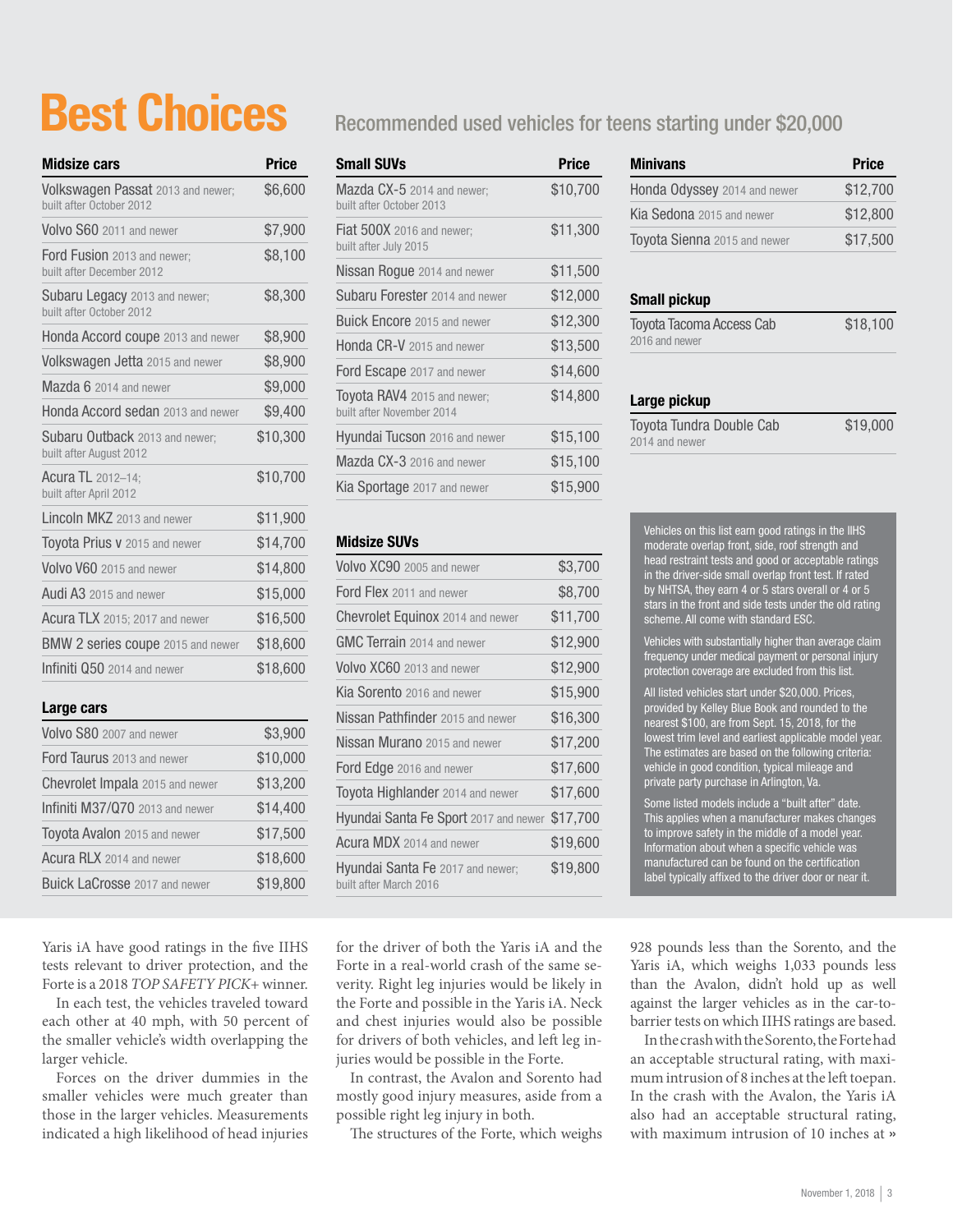







When the Toyota Yaris iA, a minicar, and the Toyota Avalon, a large car, were crashed into each other, the smaller vehicle's structure didn't hold up as well as it should have (top). The same was true of the Kia Forte, a small car, when it was crashed into the Kia Sorento, a midsize SUV (bottom). More alarming were the forces on the driver dummies in the smaller vehicles. Measurements indicated a high likelihood of head injuries for the driver of both the Yaris iA and the Forte in a real-world crash of the same severity. Right leg injuries would be likely in the Forte, and injuries to other regions would be possible in both vehicles.

(« *from p. 3)* the center toepan. In contrast, the Forte and the Yaris iA earn good structural ratings in the moderate overlap and the driver-side small overlap front crash tests.

The Avalon and the Sorento had good structural performance in the paired crashes.

"Bigger vehicles provide greater protection," Cicchino says. "If you're riding in one of the smallest vehicles on the road, you'll be at a disadvantage in a crash with almost any other vehicle around you."

#### 115 vehicles to choose from

IIHS compiles its list of recommended used vehicles for teens to help families choose vehicles with good safety credentials and

reasonable price tags (see *Status Report*, April 12, 2017, at iihs.org). Vehicles must meet specific safety criteria without exceeding the price limits. For the first time, IIHS is also factoring in data on insurance claim rates under first-party injury coverages. Prices for the used vehicles are provided by Kelley Blue Book, based on estimates for a private-party purchase near the Institute's Arlington, Va., office.

In addition to skipping minicars and small cars, the lists avoid excessive horsepower. Young drivers may be tempted to test the limits of a powerful engine. IIHS research has found that high-horsepower vehicles are more likely to exceed the speed limit (see *Status Report*, May 24, 2016). Analysis by HLDI, meanwhile, has found that high horsepower is strongly associated with higher insurance losses (see *Status Report* special issue: speed, Jan. 31, 2008).

Vehicles that only come with powerful engines have been left off the lists, but some recommended models have high-horsepower versions. Parents are advised to stick with the base engines.

All recommended vehicles come with standard electronic stability control. This technology, which has been required on all new vehicles since the 2012 model year, cuts single-vehicle fatal crash risk in half by helping drivers maintain control on curves and slippery roads.

The models on this year's Good Choices list earn good ratings in the Institute's moderate overlap front, side, head restraint and roof strength tests. This is the first year that roof strength has been factored in for the under-\$10,000 Good Choices list.

Vehicles on the Best Choices list (under \$20,000) must meet the same criteria and also have a good or acceptable rating in the driver-side small overlap front test. This test, which was introduced in 2012, replicates what happens when the front, driver-side corner of a vehicle strikes another vehicle or an object such as a tree or utility pole.

Data on insurance losses were used to further narrow down the Best Choices. Models with substantially higher than average claim rates under medical payment or personal injury protection coverage were scratched from the list. Both coverage types pay for injuries to occupants of the insured vehicle. Which of the two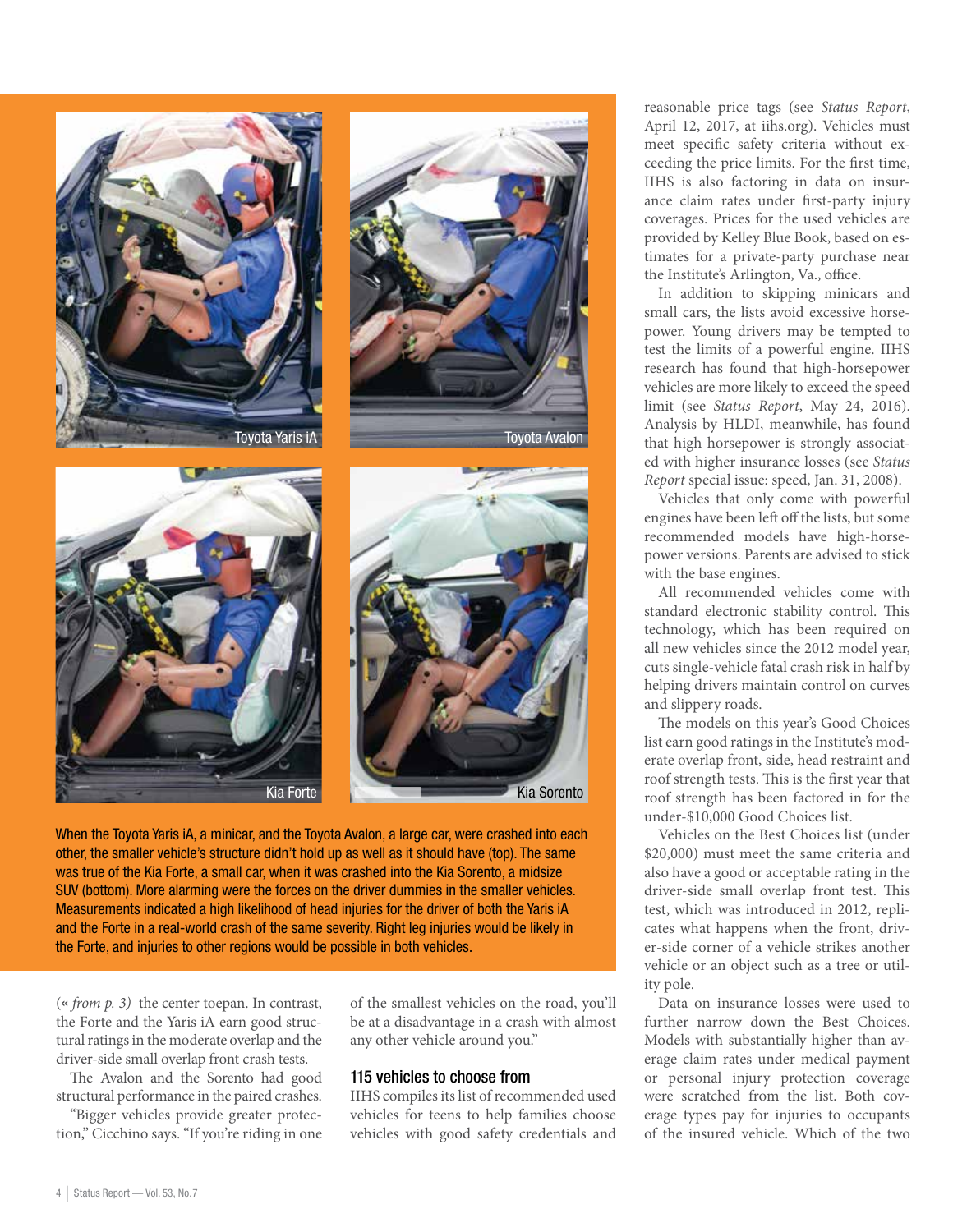# **Good Choices**

| <b>Midsize cars</b>                                                     | <b>Price</b> |
|-------------------------------------------------------------------------|--------------|
| Volkswagen Jetta sedan or wagon<br>2009-14                              | \$3,800      |
| Volkswagen Passat sedan or wagon<br>2009-12                             | \$4,300      |
| Volkswagen CC 2009 and newer                                            | \$4,700      |
| Chevrolet Malibu 2010 and newer;<br>built after November 2009           | \$4,900      |
| <b>Ford Fusion 2011-12</b>                                              | \$4,900      |
| Subaru Legacy 2010-12                                                   | \$4,900      |
| Audi A3 2008-13                                                         | \$5,000      |
| Volvo C30 2008-13                                                       | \$5,100      |
| Hyundai Sonata 2011 and newer                                           | \$5,400      |
| Audi A4 sedan or wagon<br>2009 and newer                                | \$6,100      |
| <b>Kia Optima</b> 2011 and newer                                        | \$6,200      |
| Subaru Outback 2010-12                                                  | \$6,200      |
| Mercedes-Benz C-Class sedan<br>2009 and newer                           | \$6,900      |
| Honda Accord sedan 2012                                                 | \$7,300      |
| <b>Lincoln MKZ 2011-12</b>                                              | \$7,700      |
| <b>Buick Verano</b> 2012-15                                             | \$8,000      |
| <b>Toyota Camry</b> 2012 and newer                                      | \$8,600      |
| <b>Nissan Altima sedan</b> 2013 and newer:<br>built after November 2012 | \$8,900      |
| Toyota Prius y 2012-14                                                  | \$9,100      |
| BMW 3 series sedan 2012 and newer                                       | \$9,900      |

### Recommended used vehicles for teens starting under \$10,000

| Large cars                                  | <b>Price</b> |
|---------------------------------------------|--------------|
| Buick LaCrosse 2010-16                      | \$6,200      |
| Ford Taurus 2010-12                         | \$6,500      |
| Buick Regal 2011-17                         | \$6,800      |
| Saab 9-5 2010-11                            | \$7,100      |
| <b>Lincoln MKS 2009-16</b>                  | \$7,400      |
| Cadillac CTS sedan 2011 and newer           | \$8,300      |
| <b>Hyundai Azera</b> 2012 and newer         | \$8,400      |
| <b>Hyundai Genesis sedan</b> 2011 and newer | \$8,600      |
| Dodge Charger 2011 and newer                | \$8,800      |
| Chrysler 300 2011 and newer                 | \$8,900      |
| Toyota Avalon 2011-14                       | \$9,300      |
|                                             |              |

### Small SUVs

| Honda Element 2007-11                        | \$4,400 |
|----------------------------------------------|---------|
| <b>Volkswagen Tiguan</b> 2009 and newer      | \$5,100 |
| Mitsubishi Outlander Sport<br>2011 and newer | \$5,600 |
| Subaru Forester 2009-13                      | \$5,600 |
| Hyundai Tucson 2010-15                       | \$5,900 |
| Kia Sportage 2011-16                         | \$6,600 |
| <b>Ford Escape 2013-16</b>                   | \$8,900 |
| Mitsubishi Outlander 2014 and newer          | \$9,300 |
| Mazda CX-5 2013                              | \$9,500 |
| Buick Encore 2013-14                         | \$9,700 |
| Honda CR-V 2012 and newer                    | \$9,700 |

| <b>Midsize SUVs</b>               | <b>Price</b> |
|-----------------------------------|--------------|
| Subaru B9 Tribeca/Tribeca 2006-14 | \$4,100      |
| Dodge Journey 2010 and newer      | \$5,100      |
| <b>Hyundai Santa Fe</b> 2011-16   | \$6,500      |
| Chevrolet Equinox 2011-13         | \$7,100      |
| Toyota Venza 2009-15              | \$7,300      |
| Volvo XC60 2010-12                | \$7,400      |
| Infiniti $FX$ 2008-13             | \$7,700      |
| Toyota Highlander 2008-13         | \$8,100      |
| <b>GMC Terrain 2011-13</b>        | \$8,200      |
| <b>Kia Sorento 2012-15</b>        | \$8,300      |
| Audi Q5 2009 and newer            | \$9,700      |
| Ford Edge 2012 and newer          | \$9,900      |
| Ford Explorer 2011 and newer      | \$9,900      |

### Large SUV

| <b>Chevrolet Traverse 2012-17</b> | \$9,300 |
|-----------------------------------|---------|
|-----------------------------------|---------|

### Minivans

| <b>Volkswagen Routan 2012</b>      | \$6,400 |
|------------------------------------|---------|
| Dodge Grand Caravan 2012 and newer | \$7,400 |
| Honda Odyssey 2011-13              | \$8,100 |
| Chrysler Town & Country 2012-16    | \$8,600 |
| Toyota Sienna 2011-14              | \$9,000 |
|                                    |         |

### Large pickup

Toyota Tundra Double Cab 2007-13 \$8,600

Vehicles on this list earn good ratings in the IIHS moderate overlap front, side, roof strength and head restraint tests. If rated by NHTSA, they earn 4 or 5 stars overall or 4 or 5 stars in the front and side tests under the old rating scheme. All come with standard ESC.

All listed vehicles start under \$10,000. Prices, provided by Kelley Blue Book and rounded to the nearest \$100, are from Sept. 15, 2018, for the lowest trim level and earliest applicable model year. The estimates are based on the following criteria: vehicle in good condition, typical mileage and private party purchase in Arlington, Va.

Some listed models include a "built after" date. This applies when a manufacturer makes changes to improve safety in the middle of a model year. Information about when a specific vehicle was manufactured can be found on the certification label typically affixed to the driver door or near it.

coverages is sold in a given state depends on the type of insurance system the state has. HLDI publishes insurance loss data by make and model every year.

"The data that HLDI collects provide another perspective on how vehicles keep their occupants safe in the real world," Cicchino says.

Although many options are close to the \$20,000 limit, there are a range of prices. The least expensive Best Choice is the 2005 Volvo XC90, which is estimated at \$3,700.

If rated by the National Highway Traffic Safety Administration (NHTSA), vehicles on either list must earn 4 or 5 stars overall or 4 or 5 stars in the front and side tests under NHTSA's old rating scheme, which was used through the 2010 model year.

"Our list of recommended used vehicles shows you don't have to spend a fortune to keep your new driver safe," Cicchino says. "You just have to be willing to spend a little time looking for a good deal on the right used vehicle." $\Box$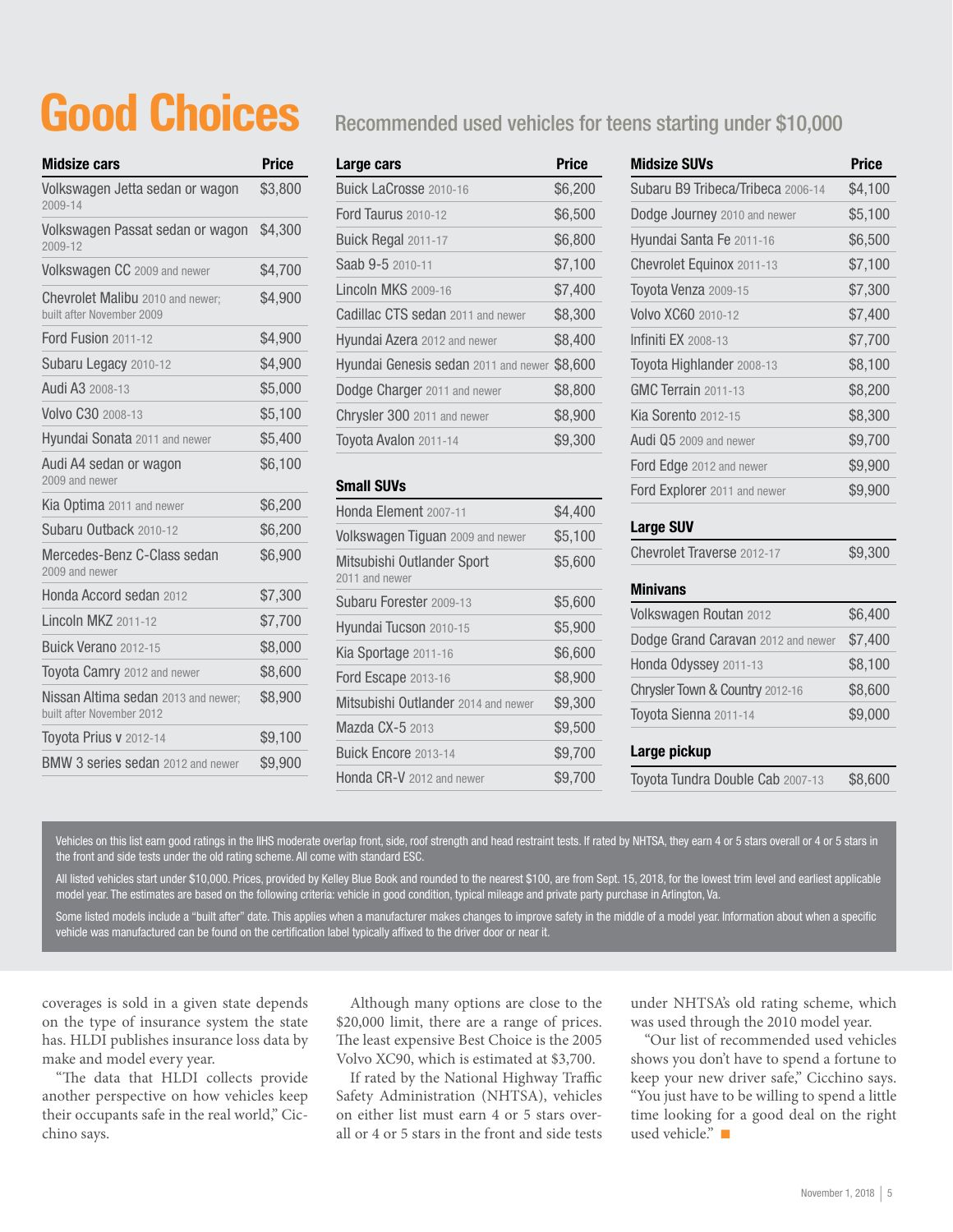# **Retrofit collision warning system gives older vehicles a safety boost**

**An** aftermarket collision warning<br>system paired with a telematics<br>device that provides feedback on system paired with a telematics driving can encourage safer habits behind the wheel, giving drivers of older model vehicles a safety upgrade to fight distraction and fatigue, a new IIHS study shows.

The finding may be especially encouraging for families of teenage drivers when newer models with the latest driver assistance technology aren't in the budget. The

Drivers in the study used turn signals more often and increased following distances in response to alerts from the Mobileye system. Speeding, already infrequent, was the only thing that didn't change much between the baseline and alert periods.

same applies to business owners whose staff drive company vehicles.

"If Dad wants to pass down his old Honda Accord to his teenage daughter, adding an aftermarket collision warning system before handing over the keys is one way to give the car a safety refresh," says Ian Reagan, a senior research scientist with IIHS and the author of the new study.

As part of an ongoing internal driver experience program, 22 IIHS and HLDI staff members signed up to have their personal vehicles outfitted with a Mobileye aftermarket collision warning system, and 17 of them also agreed to have their driving monitored by a Geotab in-vehicle telematics unit. The volunteers made their usual drives during the 12-week study period in the spring and early summer of 2017 and completed surveys about their experiences. Drivers were split into two groups: those who live in the Washington, D.C., metropolitan area near the Institute's Arlington office, and those who live in rural and suburban Central Virginia near the Vehicle Research Center in Ruckersville.

DOBILEY

The Mobileye (model 630) package featured an in-vehicle display and included forward collision warning; urban forward collision warning, which operates at speeds below 20 mph; pedestrian collision warning; headway monitoring and warning, which measures following distance at speeds above 19 mph; lane departure warning; and a speed limit indicator, which displays the posted speed limit.

The crash warnings had distinct alerts that combined flashing icons in the display with audible beeps. The thresholds for triggering the various alerts were fixed. Drivers couldn't disable or customize the alerts to their liking as is common among systems on production vehicles.

Mobileye's aftermarket system is a passive one in that drivers still must brake or make other corrections when alerted to increase their following distance, for example.

IIHS studies show that forward collision warning and lane departure warning reduce the rates of crashes reported to police (see *Status Report*, Jan. 28, 2016 and Aug. 23, 2017, at iihs.org).

During a four-week baseline period, the systems were active but didn't issue alerts. In equipped vehicles, the telematics devices logged GPS location, hard braking and cornering, travel speed and Mobileye alerts that would have been issued if the system were active.

Volunteers then drove for eight weeks when alerts were active and received weekly Mobileye "safety scores" based on rates of alerts issued per 100 miles driven within each system's operating range. For example, lane departure warning rates were based on miles driven at speeds over 34 mph, the activation threshold.

Among drivers with telematics, Reagan compared mean rates of forward collision warning, lane departure warning, headway monitoring and warning and urban forward collision warning during the baseline and treatment periods and between the two geographical areas. The study excluded pedestrian alerts as only one driver received one during the study period. Reagan also looked at perceived annoyance with and usefulness of alerts for all drivers who had the Mobileye system.

Reagan had hypothesized that alerts per 100 miles driven would be lower during the active warning period compared with the baseline period and that the rural drivers would have lower alert rates than urban drivers due to busier D.C.-area roads, and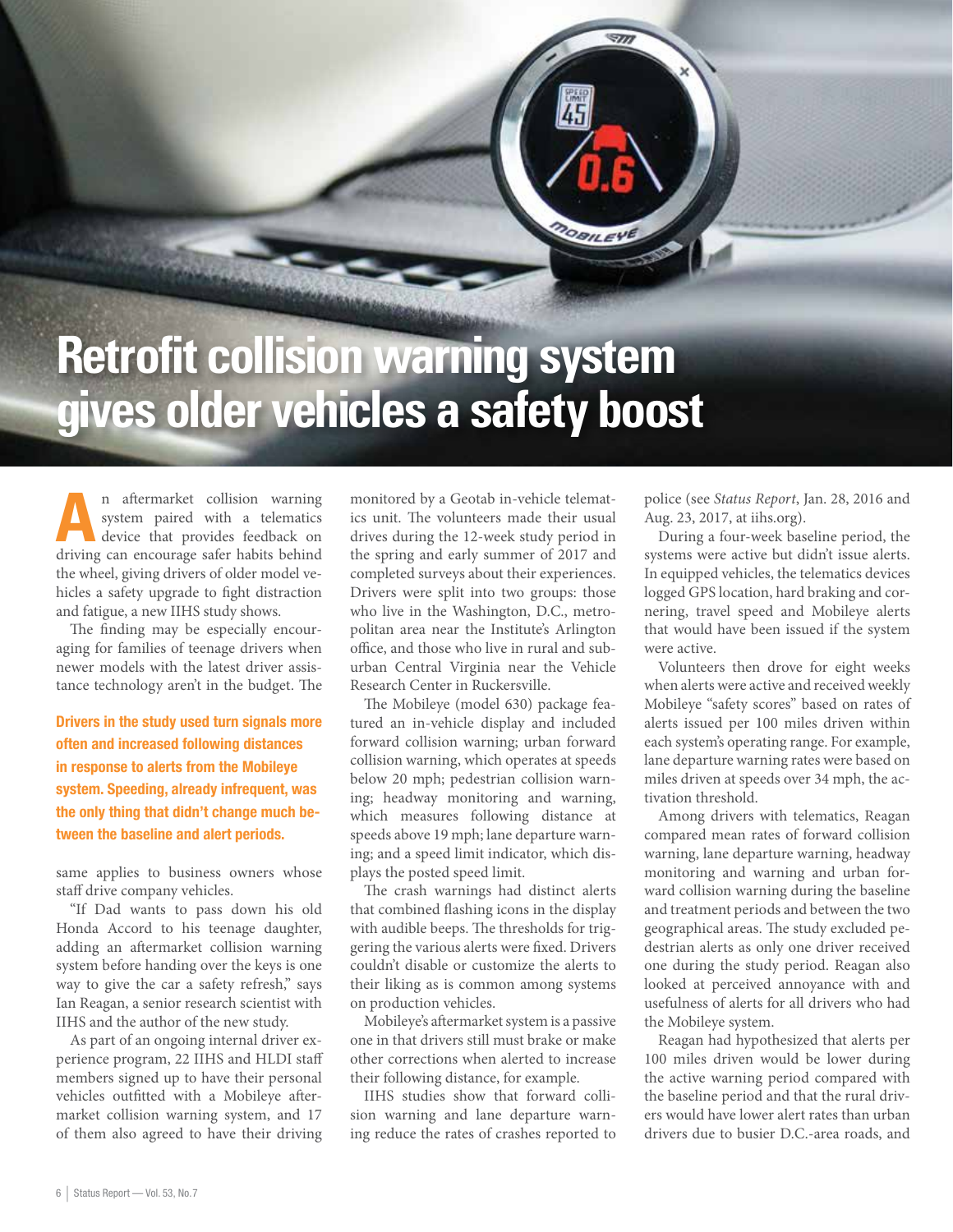that was the case. For drivers at both locations, forward collision warnings, lane departure warnings and headway monitoring warnings per 100 miles decreased significantly during the active warning period. Across the baseline and active warning periods, the rural group of drivers had lower mean rates of forward collision warnings, lane departure warnings and headway monitoring warnings.

As drivers got used to the system between the baseline and alert periods, the rate of forward collision alerts decreased more among the rural drivers than the urban drivers (45 percent vs. 30 percent).

The opposite was true for lane departure warning. Urban drivers saw a bigger decline in the rate of alerts than the rural drivers (70 percent vs. 54 percent) between the baseline and treatment periods.

Warnings about following too closely dropped off, too. Headway alerts fell 63 percent for rural drivers and 39 percent for urban drivers between the baseline and treatment periods.

"Volunteers showed safer driving behaviors across the study period," Reagan says. "They used turn signals more often and increased following distances after receiving alerts. Speeding was the only thing that didn't change much between the baseline and alert periods. Overall, only about 6 percent of miles were driven at 10 mph or higher over the speed limit."

A 2017 IIHS study of teenagers who drove vehicles outfitted with a prototype crash avoidance system showed improved turn-signal use and lane-keeping ability but not a decline in following too closely.

In a post-study survey, 62 percent of the IIHS-HLDI volunteers agreed that the Mobileye system helped improve their safety while driving. Drivers assessed forward collision warning as the most useful system, followed by lane departure warning, headway monitoring and the speed limit indicator.

"When drivers perceive a system as useful, they'll be more likely to keep it turned on and more likely to reap the associated benefits," Reagan says. "We've done prior studies showing that drivers turn off collision warning systems that they find annoying or unnecessary."

Drivers in the study reported the most frustration with headway warning

# **Parents use Ford system to place limits on teen drivers**

These days when parents hand over<br>the car keys to a teenager, they don't<br>always relinquish total control. Some<br>vehicles come equipped with systems that hese days when parents hand over the car keys to a teenager, they don't always relinquish total control. Some allow parents to monitor their child's driving or control things like top vehicle speed and sound system volume.

A new IIHS survey shows one such system, Ford's MyKey, is catching on. However, more than a third of respondents said they didn't know their vehicle had the system.

MyKey allows vehicle owners to program a key for their child. For example, the owner can set the top vehicle speed, program speed alerts at varying levels, limit audio volume and make it impossible to disable the do-notdisturb feature.

For the study, 1,500 adults who own or lease a Ford vehicle equipped with the technology were questioned. Each respondent had at least one teenager age 16-19 in their household.

Respondents were read a short description of the MyKey system and were asked if they were aware of it. Fifty-seven percent said they were aware, 39 percent said they were not, and 4 percent were unsure.

Of those who knew about the system, 61 percent said they used it with their teen driver, and 12 percent said they planned to use it in the future.

Among parents who said they don't plan to use MyKey, the most common reason cited was that their teenager wasn't a primary driver of the equipped vehicle. Many parents

thresholds deemed too conservative. A typical complaint was receiving a warning when a vehicle cut in front of them or when changing from a slow-moving lane to a faster one — two difficult conditions to avoid in busy traffic.

The most frequently noted trouble spot for forward collision warning was stop-andgo traffic. Work zones and shifting lanes were trickiest for lane departure warning.

One study takeaway should be of particular interest to fleet managers who use aftermarket collision warning systems and telematics devices to monitor driving performance.

| MyKey                   |  |
|-------------------------|--|
| AdvanceTrac             |  |
| <b>MAX Speed</b>        |  |
| <b>Speed Minder</b>     |  |
| <b>M</b> Volume Limiter |  |
| <b>Clear MyKeys</b>     |  |
| 001883.5mi              |  |

said they didn't need it because their child was trustworthy.

Of the parents who used MyKey, most said they had learned about it at the dealership. Previous research has shown that many salespeople have limited knowledge about safety features on the vehicles they sell. That may explain why such a large percentage of vehicle owners weren't aware of the system.

"Systems like MyKey have the potential to reduce the risks faced by teen drivers by limiting speeds and distractions," says Rebecca Weast, an IIHS research scientist and the paper's author. "To do the most good, more consumers need to be aware of it and choose to activate it for their young driver."

For a copy of "Parent awareness and use of Ford's MyKey system," email statusreport@ iihs.org.  $\blacksquare$ 

"Fleet drivers who travel congested roads would be more likely to encounter situations that trigger forward collision and headway warnings than drivers who log more miles in sparsely populated areas," Reagan notes. "Their managers should take into account external factors such as traffic density when comparing drivers on safety measures across geographical regions."

For a copy of "Effects of an aftermarket crash avoidance system on warning rates and driver acceptance in urban and rural environments" by I.J. Reagan, email statusreport@iihs.org.  $\blacksquare$